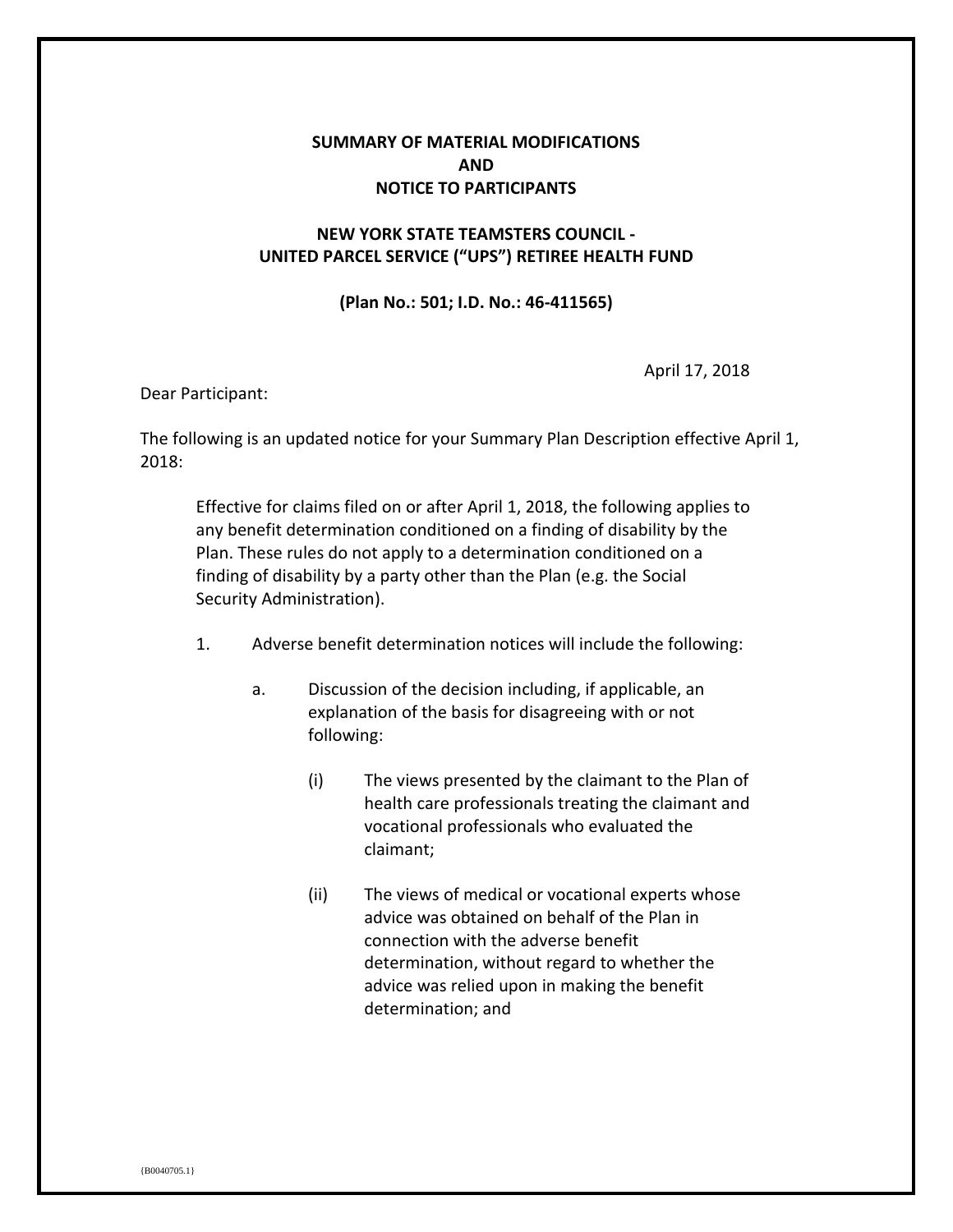- (iii) A Social Security Administration disability determination regarding the claimant, presented by the claimant to the Plan.
- b. A statement that the claimant is entitled to receive, upon request and free of charge, reasonable access to, and copies of, all documents, records, and other information relevant to the claimant's claim for benefits;
- c. Either the specific internal rules, guidelines, protocols, standards, or other similar criteria of the Plan relied upon in making the adverse determination or, alternatively, a statement that such rules, guidelines, protocols, standards or other similar criteria of the Plan do not exist; and
- d. For appeal determinations, any contractual limitations period for filing a civil action and the calendar date deadline for doing so.
- 2. Before the Plan issues an adverse benefit determination on appeal, the Plan Administrator will provide the claimant, free of charge, with any new or additional evidence considered, relied upon, or generated by the Trustees, or their designee, (or at the direction of the Trustees or their designee) in connection with the claim.
- 3. Before the Plan issues an adverse benefit determination on appeal based on a new or additional rationale, the Plan Administrator shall provide the claimant, free of charge, with the rationale.
- 4. The term ''adverse benefit determination'' also means any rescission of disability coverage with respect to a participant or beneficiary (whether or not, in connection with the rescission, there is an adverse effect on any particular benefit at that time). For this purpose, the term ''rescission'' means a cancellation or discontinuance of coverage that has retroactive effect, except to the extent it is attributable to a failure to timely pay required premiums or contributions towards the cost of coverage.
- 5. To the extent required by applicable law, any notices will be provided in a culturally and linguistically appropriate manner.